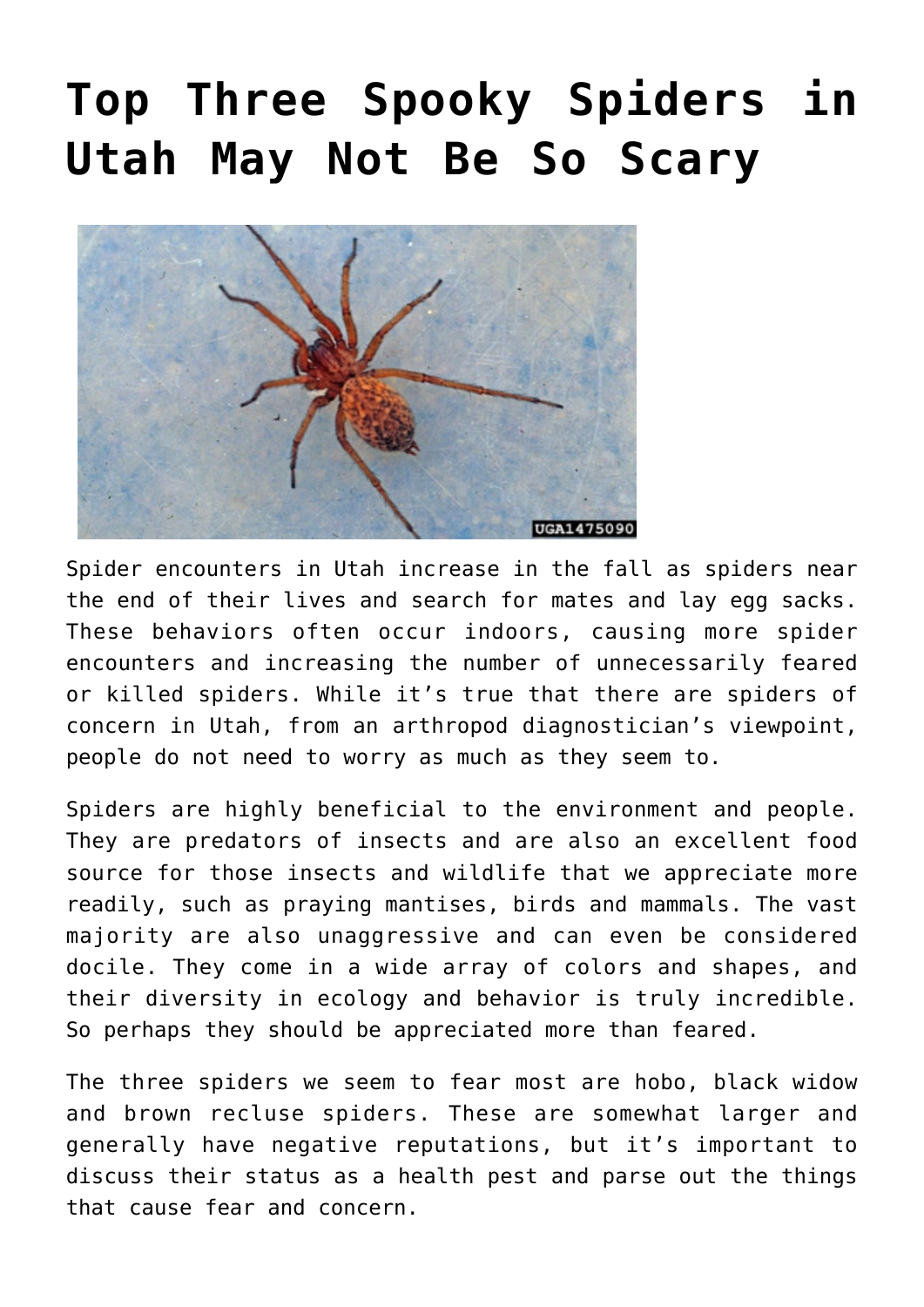## **Hobo Spiders**

Hobo spiders are funnel weavers and are abundant outdoors but can also be found in homes in the fall. They have received negative attention over the years because of the documentation of their venom-causing necrotic lesions in humans. But study after study now suggests that their bites do not cause necrotic lesions. Hobo spiders are docile, do not like to bite, and will likely run away when disturbed. Due to emerging evidence, the Centers for Disease Control (CDC) has removed the hobo spider from the public health pest listing.



### **Black Widow Spiders**

There are more than 30 species of black widows in the world, but only five are found in the United States. It can't be disputed that their venom can pack a punch. However, it is challenging to label these spiders as "deadly," and the odds of experiencing severe or life-threatening complications from a bite are small. These spiders are docile and are more likely to run away than bite. You are unlikely to require treatment if you do receive a bite – which is only likely if you disturb it or it is defending an egg sack.

In a [review](https://pubmed.ncbi.nlm.nih.gov/22116992/) of the National Poison Data System, of 23,000 black widow spider exposures from 2000 to 2008, 65% of patients received minor health effects and required no treatment, 33.5% had a moderate impact that required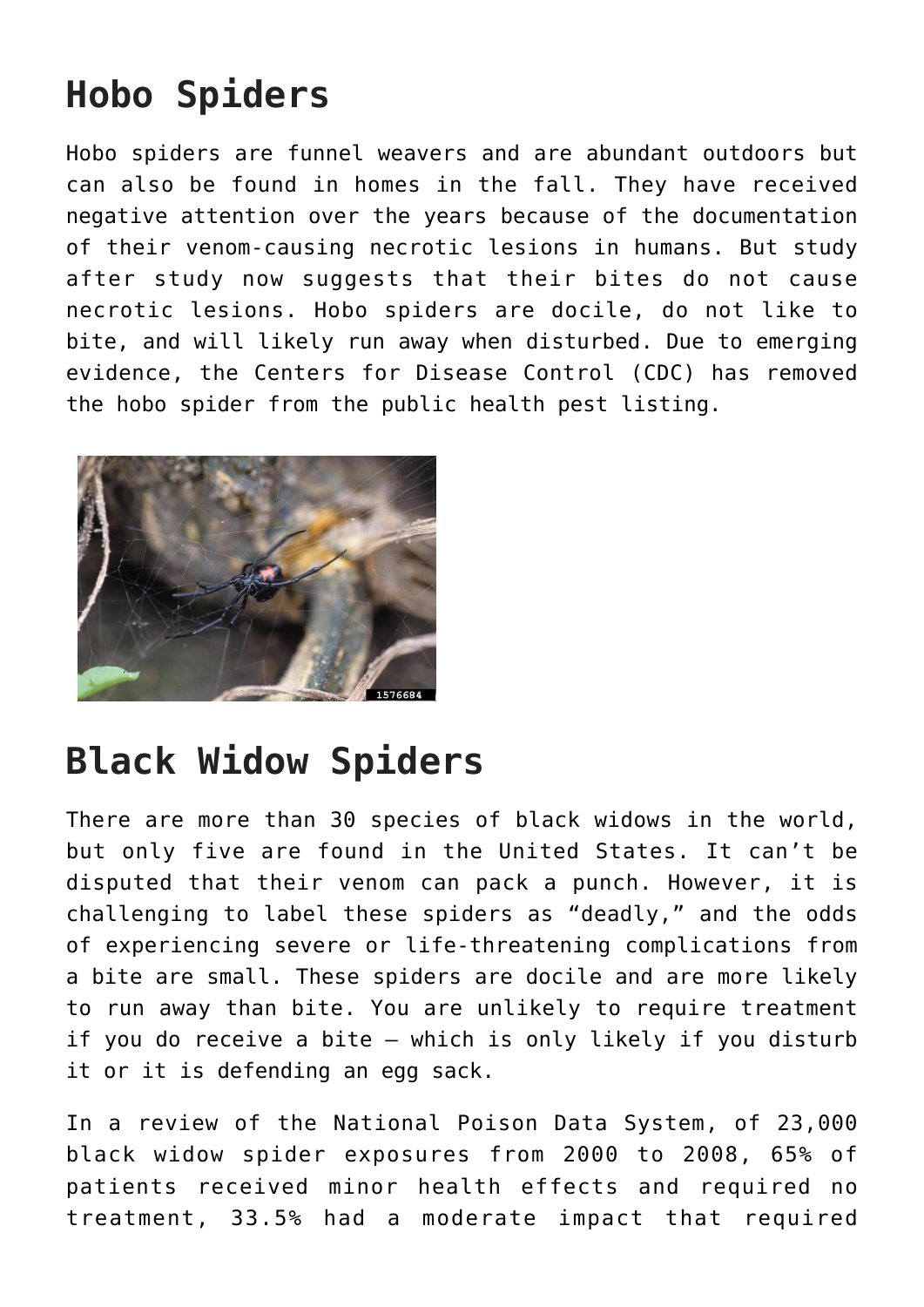treatment, and only 1.4% experienced significant effects. No deaths were reported. In addition, the report only generated information from cases where health effects were seen. Likely, countless other black widow spider bites resulted in no health effect at all, or there were cases where the receiver did know they were bitten. Black widow spiders seem to be misunderstood, are docile, and at most, you will have a bad day if you are bitten. But it is still important to use caution. They are listed as a public health consideration by the CDC for a reason. However, that does not mean we need to fear major complications or the spider itself.

It's most common to find black widows under woodpiles, in empty flowerpots and other dark, protected structures. Be cautious when putting your hands in these areas, and you can likely avoid them altogether.



#### **Brown recluse spiders**

We've all heard stories of skin necrosis from brown recluse spider bites. And it's true – the venom can cause skin lesions that require medical treatment. Otherwise, a bite will likely cause localized pain, swelling or blistering. These spiders only tend to bite if they have no other option. They are fast and timid and will run before deciding to bite. The good news is that brown recluse spiders are not found in Utah. They are considered a "brown spider," with 11 species found in the United States. Only one species of brown spider has a range